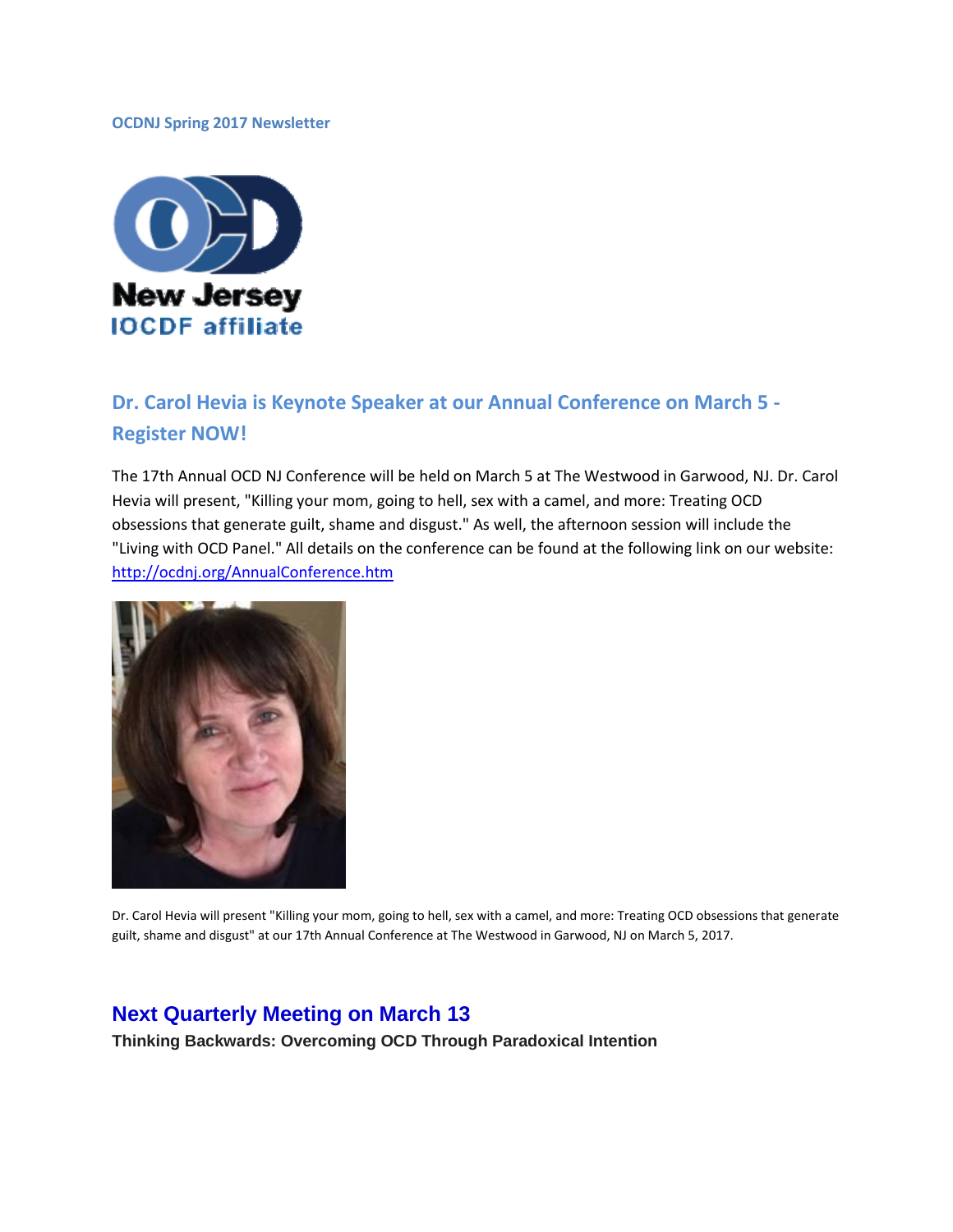### Presented by OCDNJ President, Allen H. Weg, EdD

"Heighten your anxiety in order to lower your anxiety. If you need to leave, you need to stay. Do on purpose what you are afraid you'll do by accident. Gain control by letting go of control." The understanding and treatment of OCD is full of counter-intuitive concepts that are difficult for most people, at least initially, to understand and accept. This presentation reviews how "thinking backwards"not only makes sense in the treatment of OCD, but that it is the most powerful strategy for undermining the disorder and moving towards recovery. Multiple illustrations from actual OCD cases will be reviewed so that participants may clearly see specific applications in the real world of OCD.

For more information on the presentation, click below: <http://ocdnj.org/quarterly-meeting.htm>



## **Drs. Marla Deibler, Rachel Strohl, and Rob Zambrano on our OCD Panel, "Ask the Experts"**

by Dr. Rachel Pess

On December 12, 2016, Drs. Deibler, Strohl, and Zambrano presented as a panel of experts at the quarterly meeting of OCD New Jersey. The audience consisted of professionals in the field, as well as individuals or family members of those suffering from OCD symptoms. Audience members asked a number of relevant and thought-provoking questions to the panel, which led to an informative and stimulating discussion.

To read the rest of the article, click this link:

<http://ocdnj.org/panelrev1216.html>